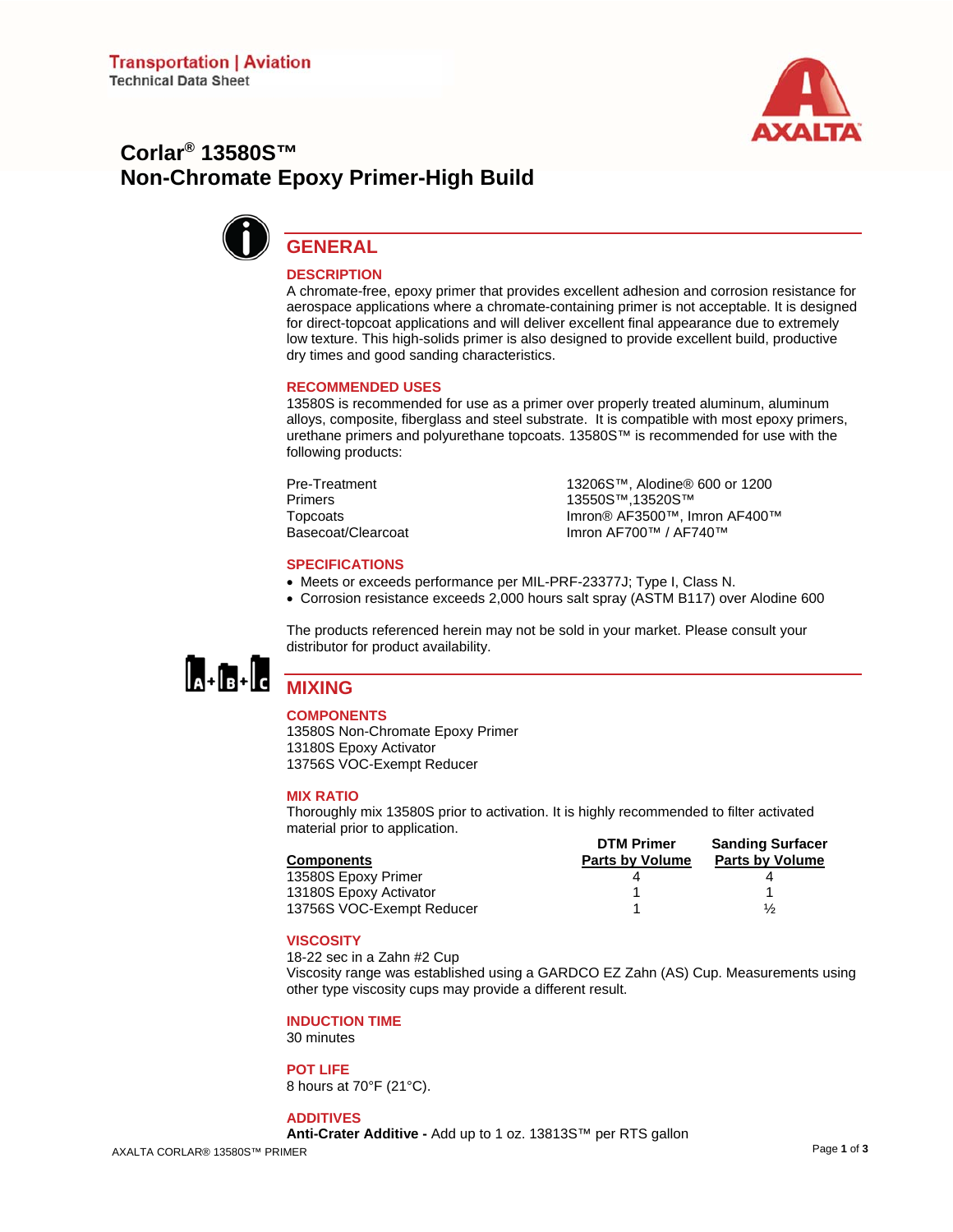



# **APPLICATION**

## **SUBSTRATES AND SURFACE PREPARATION**

Substrate must be properly prepared for application. Aluminum surfaces must be clean and water-break free, followed by conversion coatings or pretreatment. Composite materials and fiberglass parts should be dry and free of oil, dust, or overspray. Adhesion properties can be improved by lightly scuff sanding the surface to be filled but care must be taken to not breakthrough the protective substrate of the composite or fiberglass material.

#### **GUN SETUP**

13580S can be applied with conventional, HVLP, and electrostatic spray equipment using pressure or gravity feed fluid delivery.

#### **Conventional Fluid Tip**

Pressure Pot 1.2 mm-1.5 mm (.047"-.059")<br>Gravity Feed 1.3 mm-1.6 mm (.051"-.063") 1.3 mm-1.6 mm (.051"-.063")

Pressure Pot 1.0 mm-1.4 mm (.039"-.055") Gravity Feed 1.2 mm-1.5 mm (.047"-.059")

# **FLUID DELIVERY**

Primer 8-10 oz./min<br>
Surfacer 12-16 oz./min<br>
12-16 oz./min

**HVLP** 

# **AIR PRESSURE**

Conventional 55-65 psi atomizing air 25-35 psi atomizing air

12-16 oz./min

## **ENVIRONMENTAL CONDITIONS**

Substrate and ambient temperature must be between 50°F (10°C) and 110°F (43°C). The substrate must be at least 5°F (3°C) above the dew point. Relative humidity should be below 90%. Heating activated material above 110°F (43°C) may cause gelation.

#### **APPLICATION**

- DTM Apply using a single medium-wet coat to 2 to 3 mils wet in order to achieve 0.8 to 1.2 mils DFT
- SURFACER Apply two medium wet coats to 5.0 to 7.5 mils wet with a 45-minute flash between coats in order to achieve a 2-3 mils DFT.

# **CLEANUP SOLVENTS**

Axalta 107™ Low VOC Gun & Equipment Cleaner Axalta 105™ Gun & Equipment Cleaner



# **DRY TIMES**

**AIR DRY** 

At 70°F (21°C) Dependent upon Film Build Dry to Touch 30-60 minutes Dry to Tape 2-6 hours Dry to Topcoat 2-6 hours

# **FORCE DRY**

At 130°F (54°C) Flash Before **not required**<br>
Drv to Touch **not required**<br>
Drv to Touch Dry to Tape Dry to Topcoat 1 hour

on cool down<br>1 hour